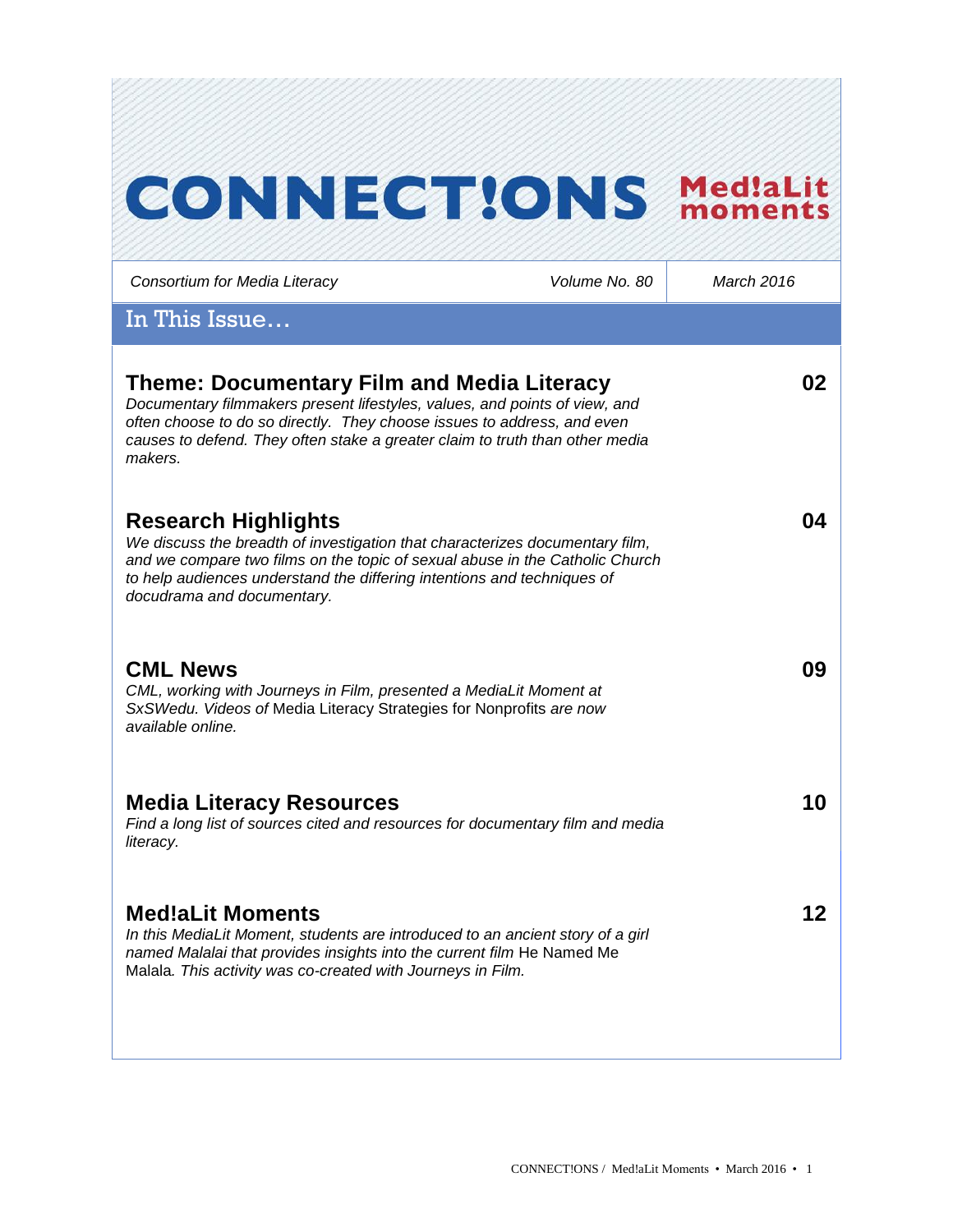# Theme: Documentary Film and Media Literacy

In the first several minutes of *Trouble the Water* (2008), Kimberly Roberts uses a Hi8 video recorder to document the hours and days before Hurricane Katrina made landfall in New Orleans, and the first two days of the aftermath. To the untutored eye, Roberts was acting as an empowered citizen journalist, even as the floodwaters continued to encroach on her home and neighborhood in New Orleans' Ninth Ward. But within the first 20 minutes, it becomes evident that someone else is handling the cameras. And indeed, Roberts, along with her husband Scott, begin to look much more like the subjects of the film.

In a director's statement for the study guide to accompany the film, Tia Lessin and Carl Deal write, "When Hurricane Katrina made landfall. . .we were horrified by the televised images of elderly people laid out on baggage claim carousels at the airport, bloated bodies floating in the flooded streets, people standing on their roofs. Where was the help? We wanted to know why New Orleans had not been evacuated before the storm, and why aid was so late in coming after the levees collapsed."

So far the directors sound like a team of investigative journalists willing to challenge local, state and federal authorities for their handling of the disaster—but then they add, "We were in search of stories not being widely reported. . .Our challenge was to tell an intimate character-driven story that brought new voices to the screen, and to distill it all into a fluid narrative without recycling the images that had saturated the news." A character-driven story? Is this reality television? (*Trouble the Water* Study Guide).

Lessin and Deal continue, "In Kimberly and Scott Roberts, and their friend Brian Nobles, we encountered smart, funny, undefeated, indignant and determined survivors; by documenting their two and a half year journey to recreate their lives, we were able to put faces and voices to so many others left behind—the poor, the incarcerated, the elderly, the hospitalized." Where journalists consider interview subjects as sources of information, documentarists view their subjects as characters, albeit unscripted. In this case, they're made to bear the burden of representing an entire class of people. This "standing in" for others is directly related to media literacy pioneer Len Masterman's principle of representation. No media text is a transparent window onto reality. Even for a scene in a documentary film where groups or masses of people are going about their daily business, the selection of subjects, the framing of shots, the locations chosen, and the selection of monologue and dialogue will inevitably reflect the interests and intentions—even the agenda--of the filmmaker.

By the same token, many documentary filmmakers are much like investigative journalists. They present lifestyles, values, and points of view, and often choose to do so directly. They choose issues to address, and even causes to defend. They often stake a greater claim to truth than other media makers.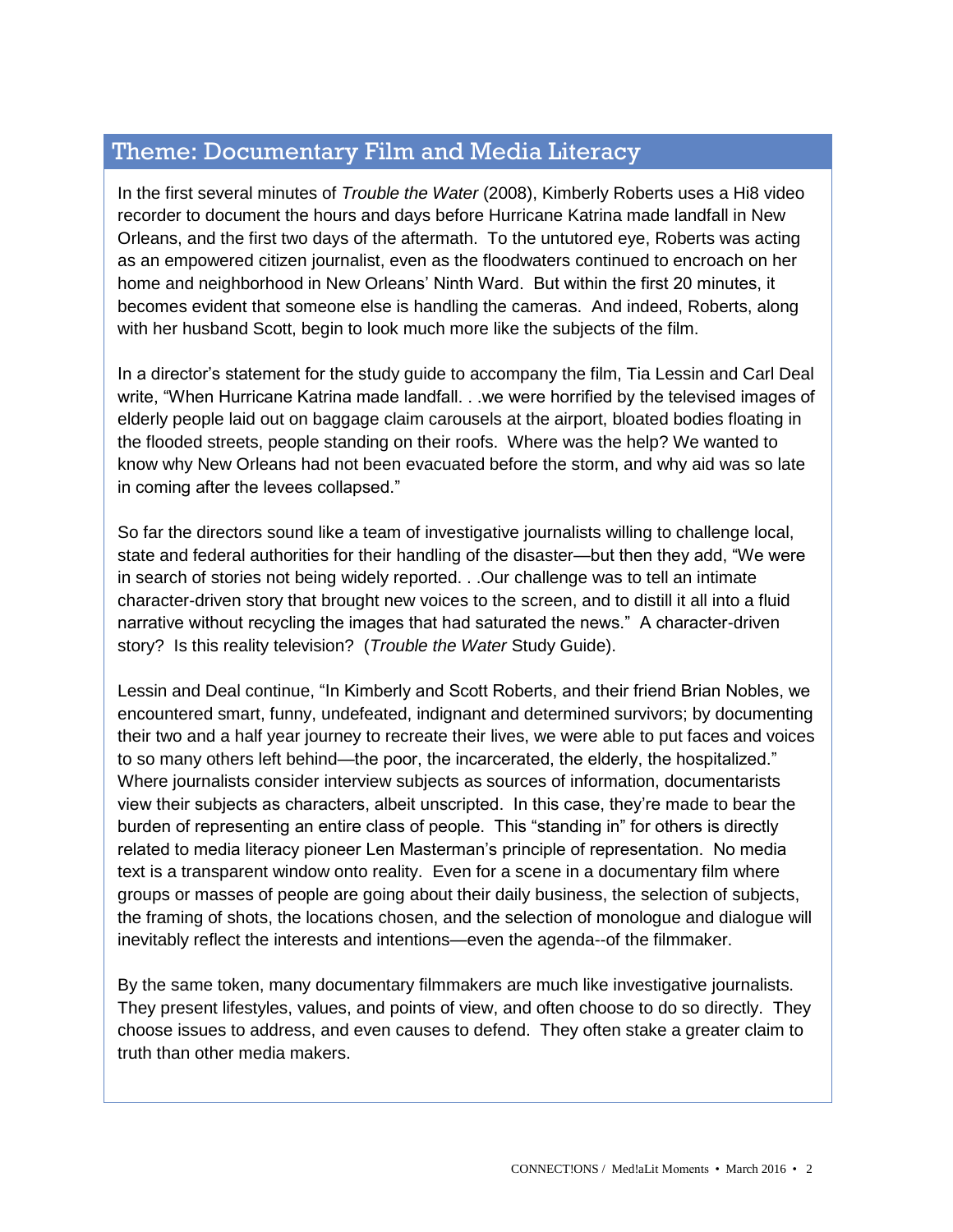Perhaps what makes the documentary a compelling genre is the unpredictability of its entanglement with real lives and events. Take, for example, the case of filmmaker Joe Berlinger. In 2009, Berlinger received a visitor in his office. The visitor—the friend of a friend—told him that he absolutely had to direct a film about an epic environmental and legal battle in the Ecuadorian Amazon. Eventually, Berlinger flew to Ecuador, and was stunned as he surveyed the devastation in a once pristine watershed awash in a brew of toxic chemicals left by Texaco and Chevron in successive oil exploration campaigns. *Crude*, the film that Berlinger began to produce and direct, followed reports of sickness and death in the area, and documented a lawsuit filed on behalf of 30,000 indigenous people.

Steve Donziger, an attorney involved in the suit against Chevron, invited Berlinger to film both public hearings and private strategy sessions. Unfortunately for Berlinger, he captured a semi-private conference between Donziger and an Ecuadorian judge in the case, leading to accusations that Donziger had been acting unethically. Responding to a petition from Chevron, U.S. Judge Lewis A. Kaplan demanded that Berlinger surrender his tapes. While Kaplan acknowledged that Berlinger was a journalist with First Amendment protections, he still ruled that Chevron had the right to examine 600 hours of raw footage.

What's interesting to note is that the court order not only affected his ability to conduct his work as a journalist. It stymied his work as an artist as well. As Berlinger complained, "There's an expectation on the part of my subjects that the raw footage is not going to be released as if it's a 24-7 webcam of their lives. They expect me to sit in an editing room and spend years making a film and to create an honest and accurate portrayal." ("A 'Crude' Awakening: Chevron Vs. The Documentarian," NPR All Things Considered, 4 June 2010).

In this issue of *Connections*, we discuss the art and craft of documentary, a genre which utilizes techniques that differ widely from fiction film, including investigation and presentation of evidence, interviews, moral inquiry, calls to action, presentation of human relationships for emotional impact, and much more. In our first research article, we discuss the breadth of investigation that characterizes documentary film, which is more closely related to long-form journalism than news. In our second research article, we compare two films on the topic of sexual abuse in the Catholic Church to help audiences understand the differing intentions and techniques of docudrama and documentary. In our Resources section, we offer a variety of resources for documentary film and media literacy. Our MediaLit Moments activity, *He Named Me Malala*, utilizes a 2015 documentary of the same name.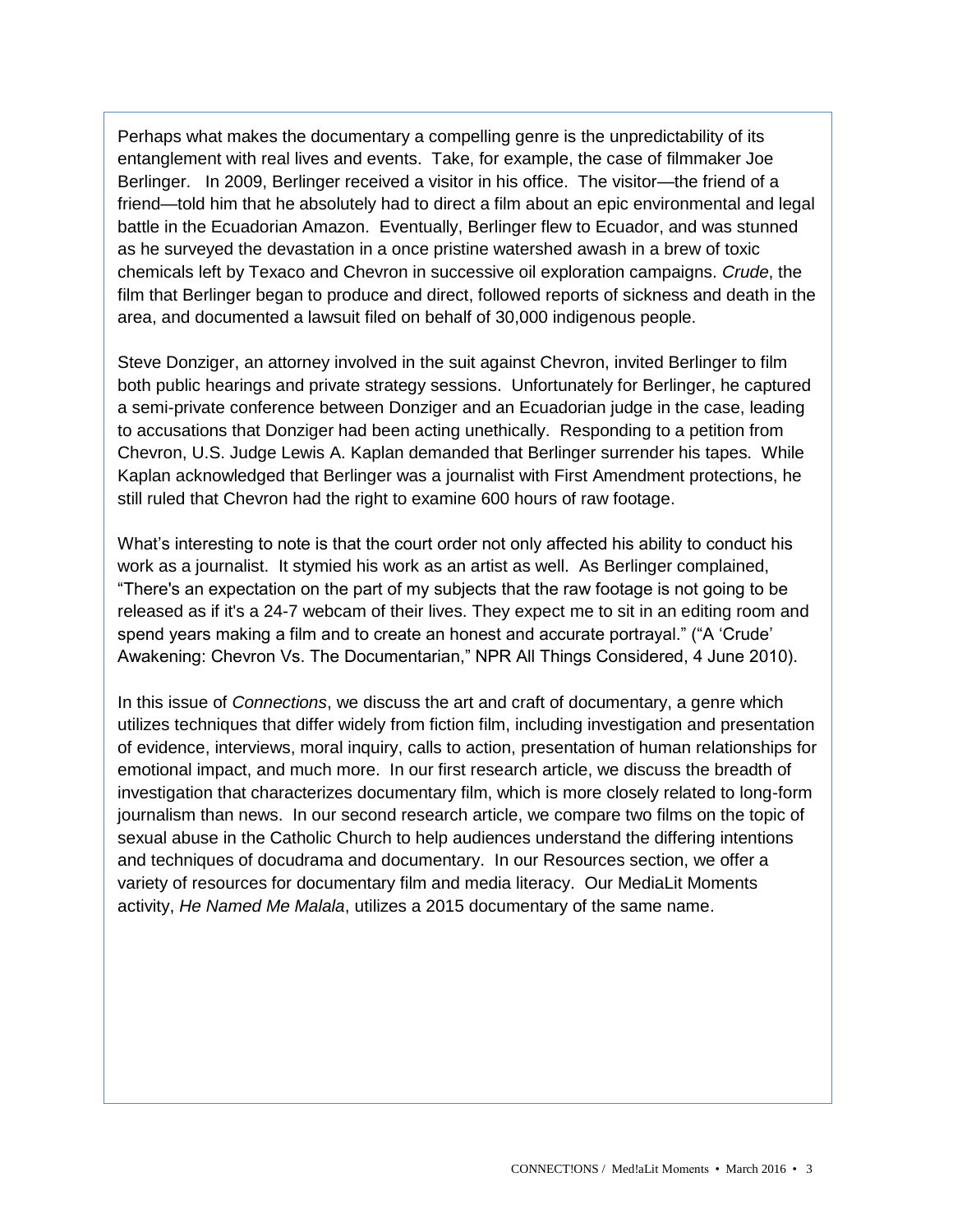# Research Highlights

## **Documentary Film as Inquiry**

Some documentaries are very much like investigative reporting. For example, Alex Gibney's *Enron: The Smartest Guys in the Room* (2005) is based on a 2004 book by *Fortune*  magazine reporters Bethany McClean and Peter Elkind. Many of the techniques used in the film are related to mainstream journalistic practices. Numerous experts are interviewed to explain Enron's business practices, and to interpret their significance to audiences. News "reels" and Congressional testimony are used to offer further information, and to relay the dramatic conflicts played out in the search for the truth about the company's financial abuses. Such techniques are familiar to most audiences, and signal to them that the documentary addresses public affairs.

But if documentary film is like journalism, it most closely resembles long-form journalism. And, with so much time and film on one's hands, it's no surprise that many documentary filmmakers treat the genre as a vehicle for wide-ranging inquiry. One good case in point is *Hoop Dreams* (1994), a film about two inner-city African-American teens who dreamed of attaining basketball scholarships to Division One schools. Filmmaker Steve James and his colleagues at Kartemquin films shot 250 hours of footage spanning over several years, as William Gates and Arthur Agee made their way through Cook County schools, both public and private. While James' narration was relatively unobtrusive, his camera was not. Most often, Gates, Agee, and their family members and friends were framed intimately—even in times of conflict, loss and privation. The result was an informal sociological study of the multiple challenges Gates, Agee and their families faced in their struggle for greater social mobility, and a shot at the American dream. While the film didn't deliver a univocal message, it clearly asked audiences to consider whether the dream was attainable in neighborhoods with few social, financial and educational resources.

Frederick Wiseman, who has taught courses in criminal law, family law, legal medicine, and psychiatry at Boston and Brandeis universities since the late 1950s, has filmed a wide variety of documentaries in institutional settings. With his first film, *Titicut Follies* (1967), Wiseman developed an ethnographic, observational treatment of relationships in Bridgewater State Hospital, an institution for the criminally insane in Massachusetts. As documentary scholar Barry Grant writes, "Wiseman knows where to look and how to capture images on film that resonate with meaning despite the uncontrolled circumstances in which he shoots" (Nichols et al., *Documenting the Documentary* p. 255).

Narration was entirely absent in *Titicut Follies.* Where most documentary filmmakers rely on camera work to capture the truth, Wiseman spent a great deal of time in the editing room embarking on a "voyage of discovery," and describing the end result as "a report on what I've found." (Nichols et al., 256). In the end, Wiseman indeed had a report to deliver. Using editing and composition as primary techniques, he created sequences of scenes. In one sequence, a guard orders an inmate to gather his clothes; in another scene a doctor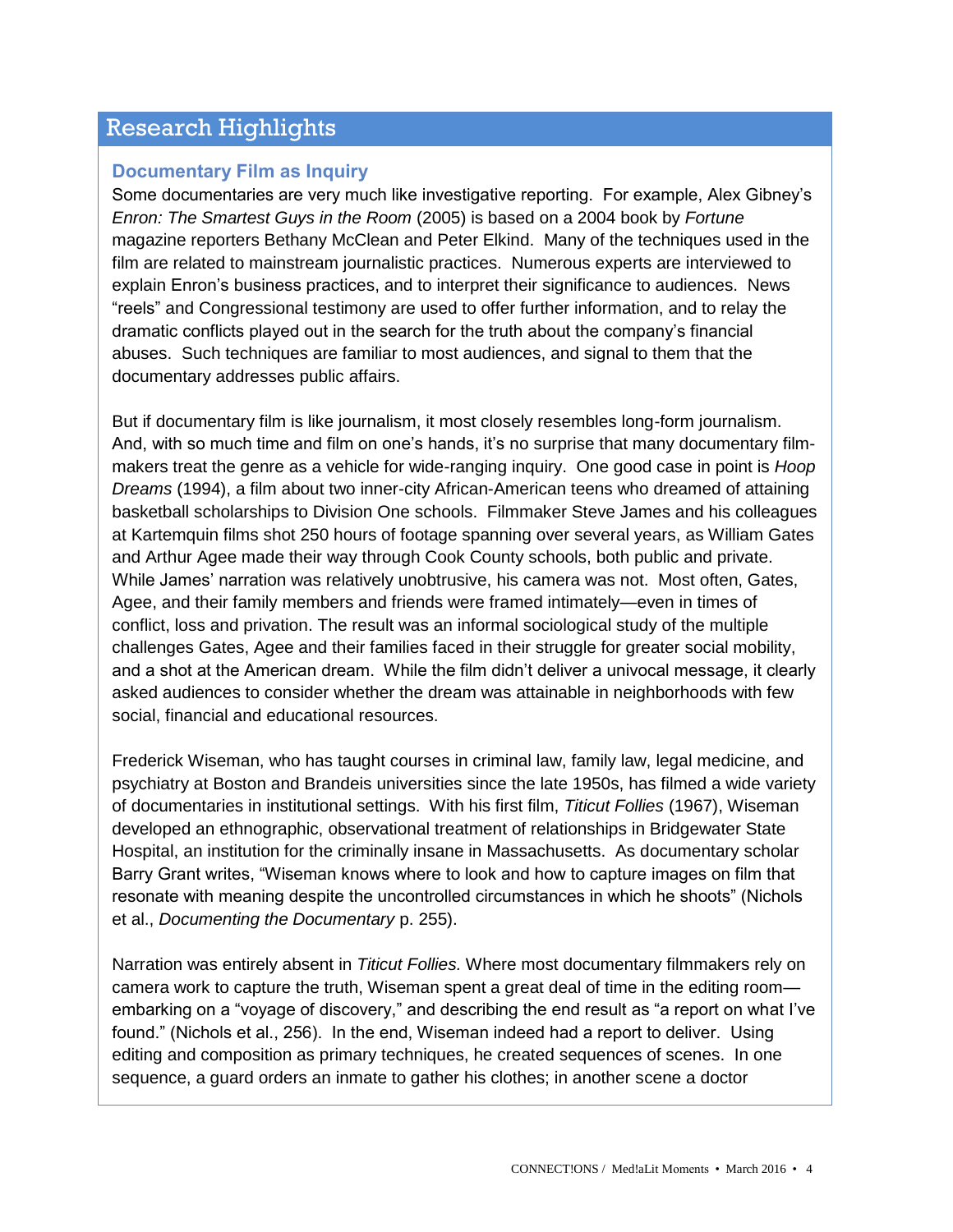questions an inmate in a way that seems unduly callous, and in yet another, guards stripsearch newly arrived inmates. In each instance, inmates lose their identity and agency. Massachusetts state authorities banned the film, though it won awards. The film also became one of the inspirations for Milos Forman's *One Flew Over the Cuckoo's Nest*.

With documentary film, some searches for truth (and subject matter) are even broader. In 1985, documentary director Errol Morris was interested in interviewing Dr. James Grigson, a Texas forensic psychiatrist who testified in scores of capital trials, nearly all of which resulted in death sentences. Through Grigson, Morris was exposed to the story of Randall Adams, who claimed that he had been framed for the 1976 murder of Dallas police officer Robert Wood, and that another man, David Harris, had committed the crime. After reading through a transcript of Adams' trial, and meeting with Harris, he decided to focus on Adams' case (Dormehl, 133-134). While the film often functions like a police procedural, it's also a meditation on the fragmentary and motivated nature of memory, and the contingent nature of truth.

Morris interviews several witnesses, and heightens the tension with multiple re-enactments of events which reflects the conflicts in the testimony of his interviewees. Media literacy skills are certainly needed to fully appreciate the film. How can audiences appraise the credibility of witnesses? In addition, Morris deployed a wide variety of cinematic techniques for the reenactments: vivid colors, angles and compositions reminiscent of film noir style, a soundtrack by Phillip Glass, hypnotic pacing. How does that affect audience reception of testimony? Morris himself acts much less like a detective, and much more like a psychoanalyst who allows his patients the leisure of rambling, confessional monologues. Surprisingly Morris' style of interview allowed Morris to come closer to the facts of the crime by film's end. (Williams, "Mirrors Without Memories," 389).

Finally, some documentary investigations address the relationship between the personal and historical. In *Waltz with Bashir* (2008), Ari Folman interviews several fellow soldiers who participated in the 1982 Israeli invasion of Lebanon in an attempt to regain lost memories of the conflict. Like a series of thawing icebergs, Folman's interviews lead to recovery of memory—most horrifically, the memory of standing by while Lebanese Phalangist militia massacred hundreds of Palestinian refugees in the Sabra and Shatila camps in West Beirut. As with *The Thin Blue Line*, format and technique become crucial to understanding Folman's intentions as a filmmaker. Why did Folman choose to use the medium of animated film? Was the war so nightmarish that he could only bear to render it in animated form? Did he use animation to convey a journey in which his experience of reality had been partly emptied out before it could be filled again?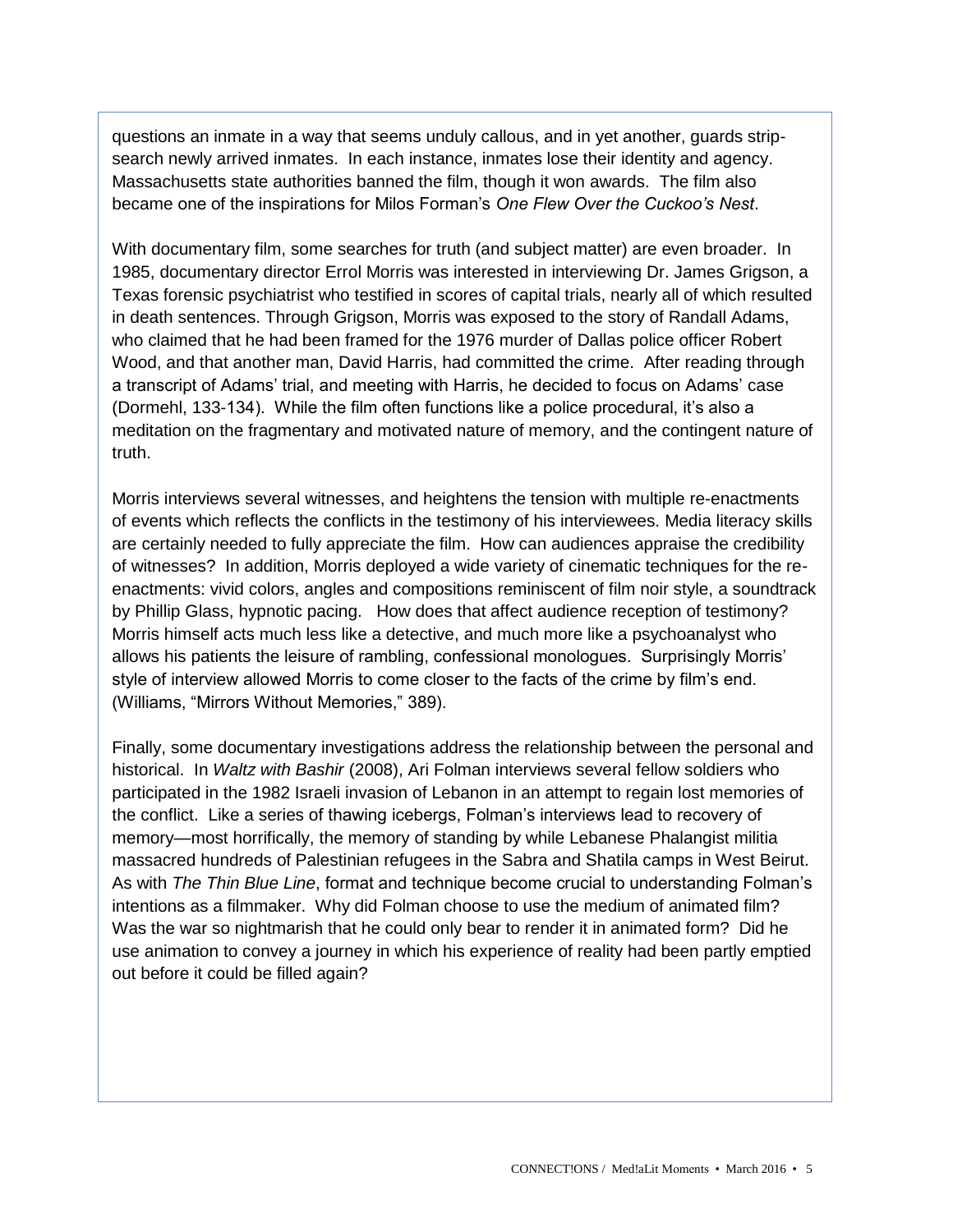## **Docudrama and Documentary: A Comparison**

Most documentary films work to impress audiences with the importance of a single issue or topic, and highlight their potential impact on audience members themselves. But if one asks a typical moviegoer what documentary techniques arrested their attention, few will have a vocabulary for describing them. One way of "surfacing" audience awareness of documentary techniques is through comparison with the kindred form of docudrama. Take, for instance, the films *Spotlight* (2015) and *Deliver Us from Evil* (2006), both of which deal with sexual abuse of children by Catholic clergy.

*Spotlight* is a docudrama which draws from news stories and documented and oral history of the team of journalists at the *Boston Globe* who broke the 2002 story of widespread sexual abuse of children in the diocese of Boston. The series of stories written by the Spotlight team led to the resignation of Cardinal Bernard Law at the end of that year. While most of *Spotlight* is firmly grounded in fact, the directors choose from a wide variety of techniques typical of a Hollywood fiction film with a large budget—plentiful indoor and outdoor sets, a large cast of characters, plenty of on-screen action, and an energetic soundtrack, all of which convey the energy and drive of the Spotlight team as they seek out the truth of abuse in news clippings, parish records of assignments of priests, and victim interviews. In addition, much of the action is propelled by the Spotlight team's pursuit of attorneys Mitchell Garabedian and Jim Sullivan, who function as 'outside' and 'inside' sources of information. All of these elements give the film the feeling of an exciting detective/criminal procedural.

Amy Berg's *Deliver Us from Evil* clearly does not have a budget to match, but it does feature actual victims and their families who are willing to offer on-camera testimony to abuse. By the same token, the "reality" of abuse delivered to audiences comes in a number of forms, some of which are staged.

Berg starts chronologically. Bob and Maria Jyono, the subjects most frequently interviewed, tell the story of Father Oliver O'Grady's presence at their Lodi, California home in glowing terms while the soundtrack offers up the sounds of a guitar folk duo typical of a lay Catholic service. Maria describes O'Grady as a friend able to help the Jyono family with the burdens of daily life, and "the closest thing to God that we had." In subsequent interviews, medium or close-up shots of Maria appear to betray the regret that she feels for inviting O'Grady into their home. Berg is clearly pacing the action of the film.

A round of interviews with survivors whom O'Grady had abused as children forms the centerpiece of the film. When the camera returns to the Jyonos, they recount O'Grady's arrest, their disbelief in O'Grady's guilt, and the questions to their daughter Ann which go unanswered. All this leads to a highly charged emotional climax in which the Jyonos appear to entirely re-capitulate their anger and grief at the revelation that O'Grady had molested Ann from the ages of five to twelve in their own home.

By comparison, *Spotlight* is a scripted re-creation of the search for survivors and perpetrators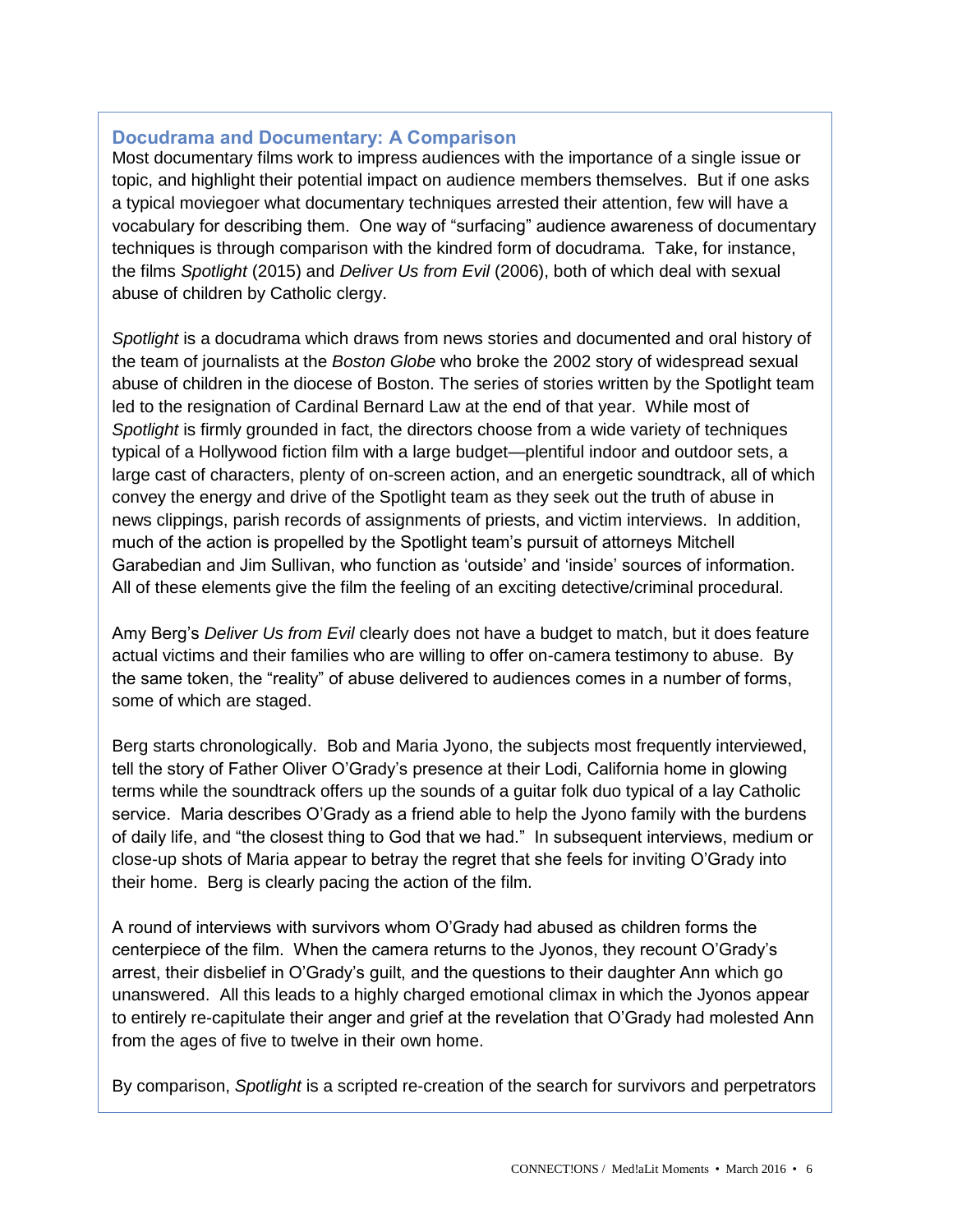supported by accounts drawn from news interviews and articles. Again, format and technique are crucial to understanding the role of representation in the film. What counts most in those re-creations are the skills of actors to inhabit particular roles. In some cases, sets, costume, make-up, dialogue, and location shots of down-and-out neighborhoods are also used to remind audiences that offending priests preyed on vulnerable, lower-income families.

The plot of *Spotlight* revolves around the quest to unseal Church documents which will prove that Cardinal Law had prior knowledge of Father John Geoghan's serial abuse of children in the diocese. As with most Hollywood films, the "big reveal" is saved for the concluding scenes. *Deliver Us from Evil*, on the other hand, draws much of its power from oral testimony that builds an incremental and historical portrait of abuse. Victims recall first incidences. They recount complaints to church officials and their indifferent, even hostile responses. Families and survivors read letters of complaint about re-assignment of offending priests to nearby Central California parishes. In addition, Berg uses recorded excerpts from depositions of Bishop Roger Mahony and other church officials to suggest that they wished to evade the issue of abuse wherever possible.

In a few instances, the audience impact of interviews easily surpasses that of documentary evidence. In one of Berg's interviews with O'Grady, who lives in retirement in Ireland, O'Grady models a hypothetical (but typical) confession in which he admits his crimes to another member of the clergy, then airily asks for absolution. Not only does O'Grady appear to be an affable sociopath, his interview suggests that other priests are complicit in keeping his record of abuse private.

In another, Berg creates a trans-Atlantic connection between O'Grady and one of his victims, Nancy Sloan. O'Grady begins reading a letter of apology to Sloan, who appears on camera in her California home to read the rest of the letter aloud in a state of agitation. O'Grady's reading of the letter betrays his inability to comprehend the consequences of his actions. Perhaps what is most remarkable about this "choral" interview is that it ever took place. The building of personal relationships between documentary filmmakers and their subjects is one of the most important strategies a documentarist has at their disposal. With those relationships, documentarists can more easily persuade audiences of the truth of what has transpired on camera, and are better able to enlist audiences in support of an argument or cause.

On the other hand, Tom McCarthy, the director of *Spotlight*, must deploy a number of strategies to help audiences appreciate the difficulty of the problems the Spotlight team had to address. Various characters affiliated with the Church attempt to dissuade them, while dialogue from a wider group of characters alludes to the power of the Church. Again, acting and staging is crucial to audience impact. In one scene, Mike Rezendes manages to make telephone contact with former priest and clergy sex abuse expert Richard Sipe, who is represented as a taciturn 'deep throat' source. The call is broken short after a minute or two,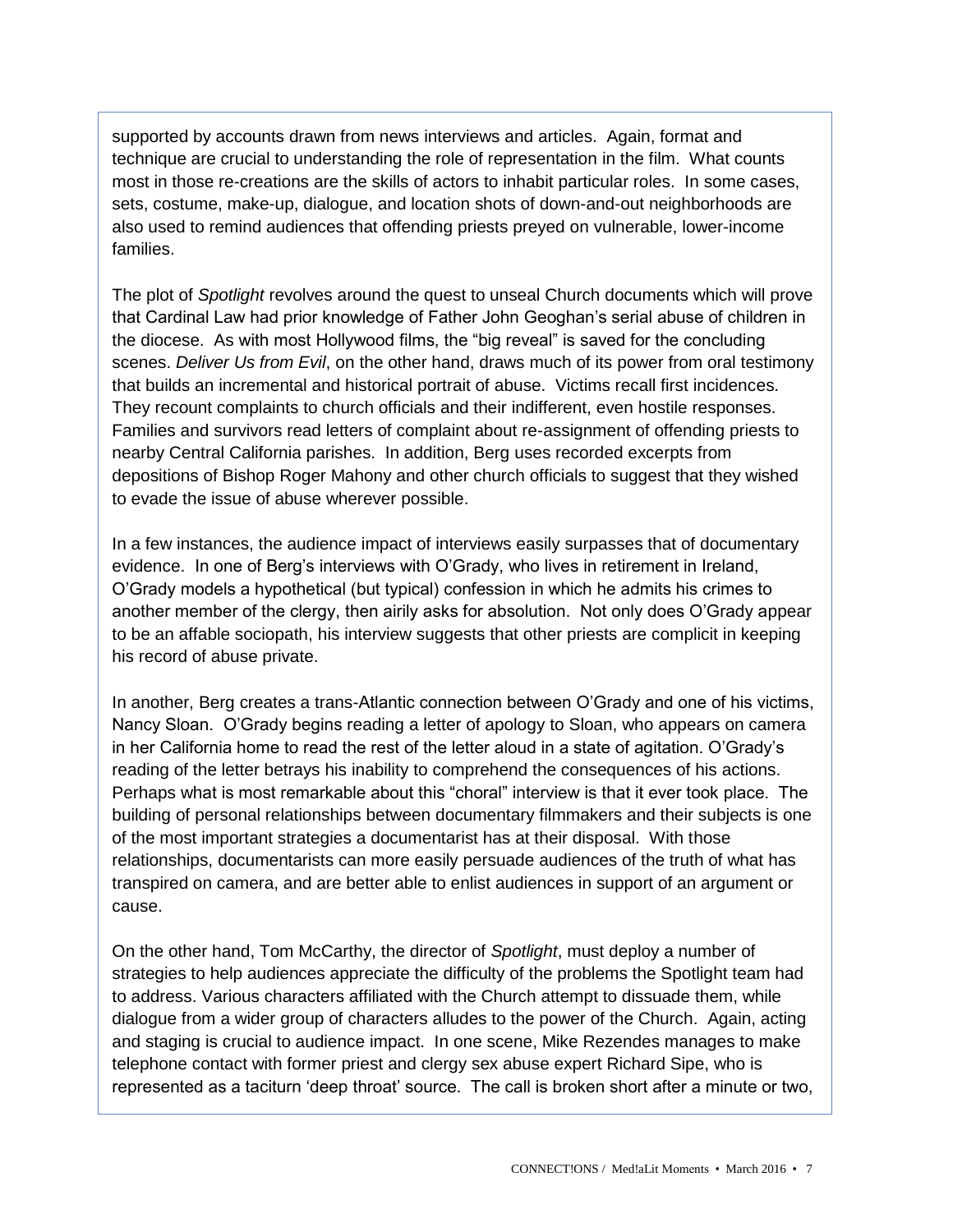suggesting that Sipe is fearful of possible reprisal.

Later, in a conference call with the entire Spotlight team, Sipe suggests that as many as 90 priests could be implicated in the Boston diocese. During this exchange, the camera tracks a slowly widening long shot on the Spotlight team, as if the team itself is beginning to comprehend the magnitude of a decades-long tragedy. Similarly, when the Spotlight team documents 87 priests in the diocese who have been arbitrarily re-assigned, the number "87" is magnified on screen to suggest that the problem of abuse is indeed systemic.

Perhaps the most important thing that a film about the tragic violation of intimacy can do for audiences is to remind them of the caring relationships they have with others, and the empathy they feel for characters on screen. Arguably, *Deliver Us from Evil* does this well through direct testimony. *Spotlight*, following a more journalistic impulse, reminds viewers that intimacy has to be achieved. When Spotlight team member Walter Robinson pays a holiday visit to Jim Sullivan, a friend and attorney often employed by the Boston diocese to privately settle abuse cases, Sullivan is incensed when Robinson makes a request bordering on a demand to provide the names of victims. Sullivan takes Robinson out for a private conference on the icy cold street. He takes the list of possible victims that Robinson has in hand, circles all the names on the list, and quietly turns back to his front porch.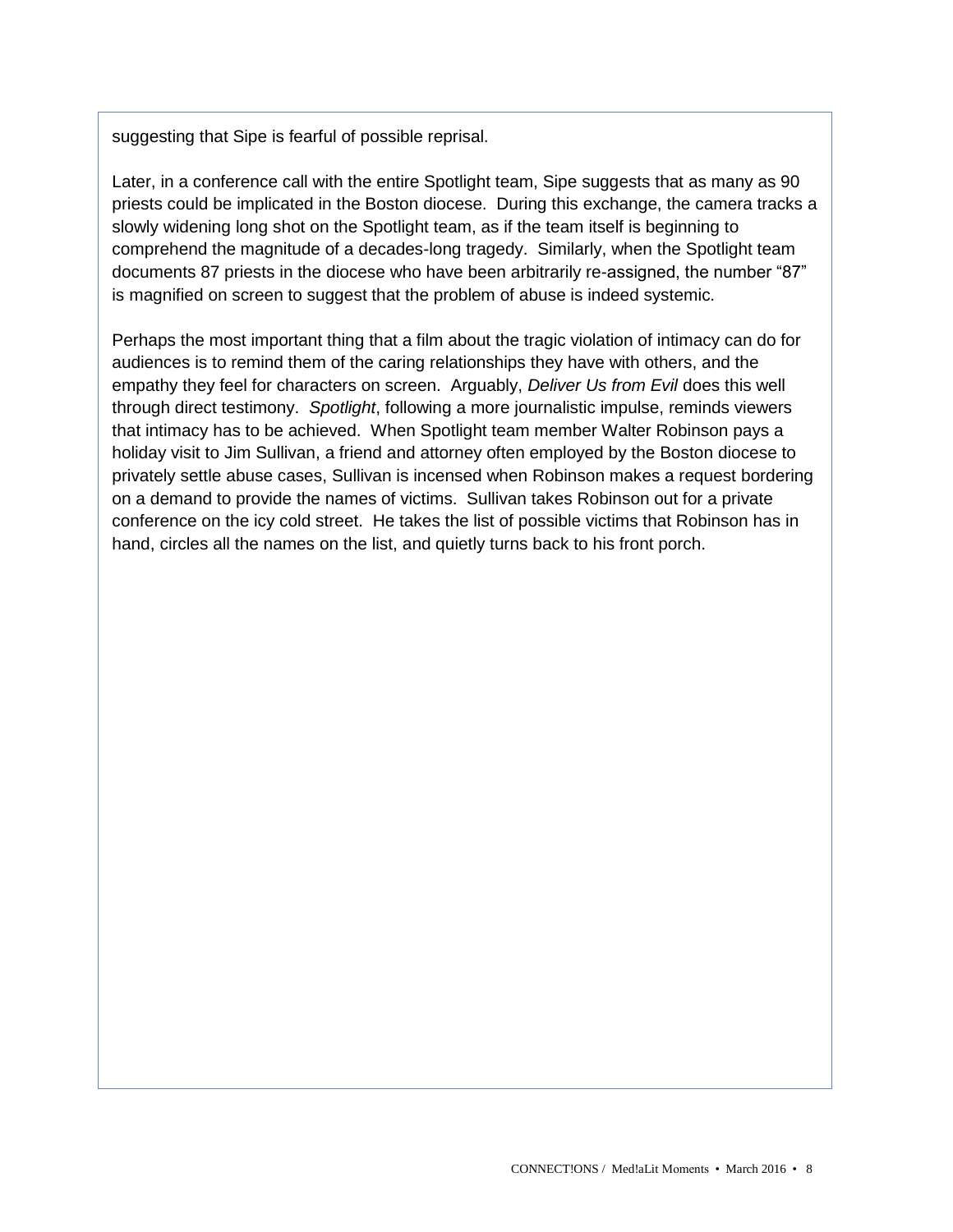# CML News



**CONSORTIUM** for **MEDIA LITERACY** 

Uniting for Development

#### **CML Partners with** *Journeys in Film* **for SxSWedu Media Literacy Activity:** *He Named Me Malala*

This issue of *Connections* includes the MediaLit Moments activity presented as part of the *He Named Me Malala* curriculum guide created by Journeys in Film. The activity was introduced at SxSWedu March 7-10 in Austin, TX. Find more information about Journeys in Film and the free curriculum guide [http://journeysinfilm.org/films/he](http://journeysinfilm.org/films/he-named-me-malala/)[named-me-malala/.](http://journeysinfilm.org/films/he-named-me-malala/)

## **Videos Online of Media Literacy Strategies for Nonprofits**

*Media Literacy Strategies for Children, Youth and Family Nonprofits* was held by Valley Nonprofit Resource Center on Tuesday, February 23<sup>rd</sup> at Tarzana Providence Medical Center. The presentation by Tessa Jolls is now available on CML's YouTube channel.

<https://www.youtube.com/user/medialitkit/videos>

## **About Us…**

The Consortium for Media Literacy addresses the role of global media through the advocacy, research and design of media literacy education for youth, educators and parents.

The Consortium focuses on K-12 grade youth and their parents and communities. The research efforts include nutrition and health education, body image/sexuality, safety and responsibility in media by consumers and creators of products. The Consortium is building a body of research, interventions and communication that demonstrate scientifically that media literacy is an effective intervention strategy in addressing critical issues for youth.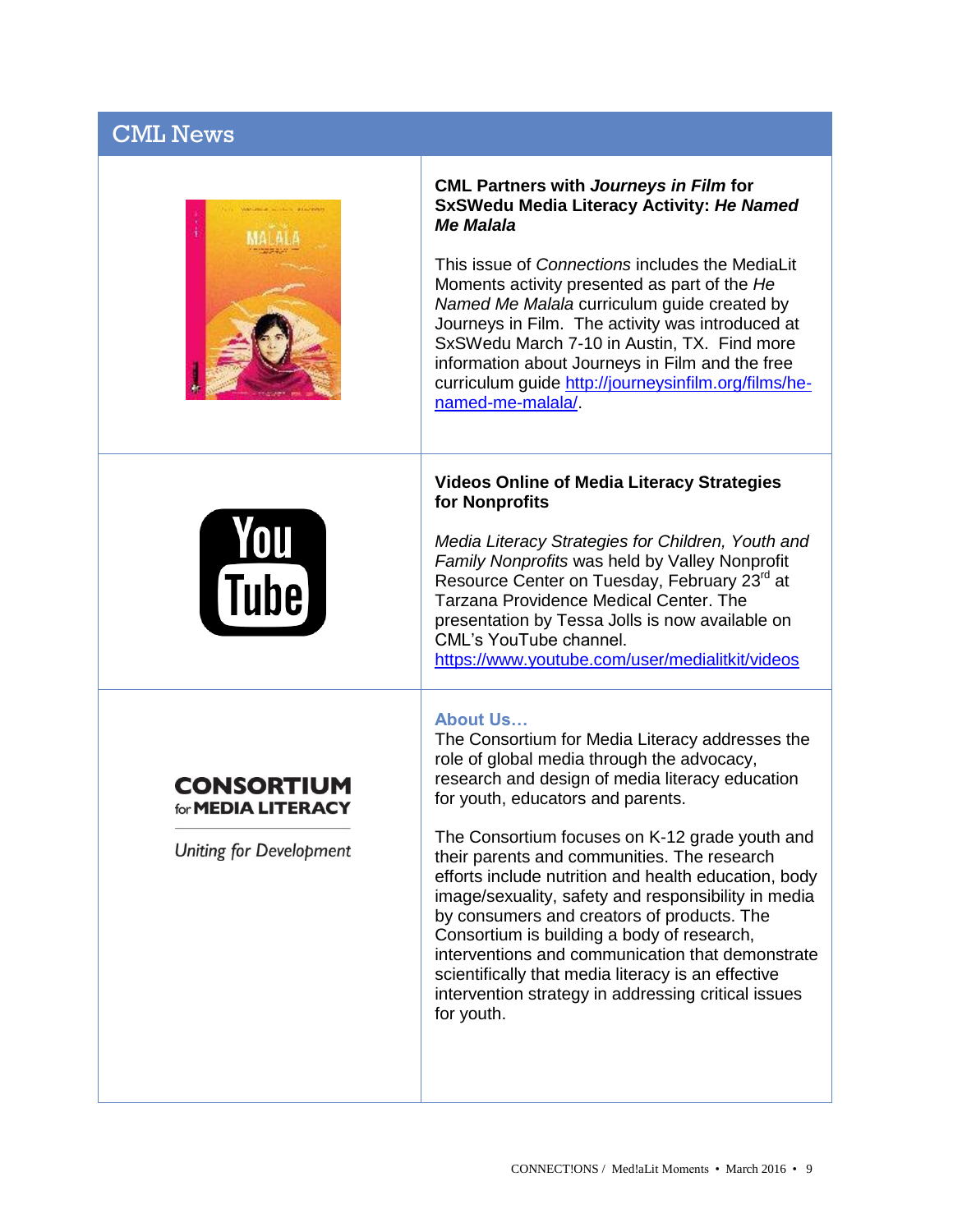# Resources for Media Literacy

**Resources for Documentary Film and Media Literacy** 

#### Sources Cited

- "A 'Crude' Awakening: Chevron Vs. The Documentarian" *All Things Considered*. NPR 4 June 2010. Radio.
- Dormehl, Luke. *Journey Through Documentary Film*. Harpenden, UK: Kamera Books, 2012.
- *Deliver Us from Evil.* Dir. Amy Berg. Perf. Oliver O'Grady, Thomas Doyle. Disarming Films, 2006. Film.
- *Enron: The Smartest Guys in the Room*. Dir. Alex Gibney. Perf. John Beard, Tim Belden. Jigsaw Productions, 2005. Film.
- *Hoop Dreams.* Dir. Steve James. Perf. William Gates, Arthur Agee. Kartemquin Films, 1994. Film.
- Nichols, Bill, Jeannette Sloniowski, and Barry Keith Grant, eds. *Documenting the Documentary: Close Readings of Documentary Film and Video*. Detroit: Wayne State University Press, 2014.
- *Spotlight*. Dir. Tom McCarthy. Perf. Mark Ruffalo, Michael Keaton. Anonymous Content, 2015. Film.
- *Titicut Follies*. Dir. Frederick Wiseman. Zipporah Films, 1967.
- *Trouble the Water*. Dir. Carl Deal and Tia Lessin. Perf. Kimberly Roberts, Scott Roberts, Brian Nobles. Elswhere Films, 2008. Film.
- *The Thin Blue Line.* Dir. Errol Morris. Perf. Randall Adams, David Harris. American Playhouse, 1988. Film.

*Waltz with Bashir*. Dir. Ari Folman. Bridgit Folman Film Gang, 2008. Film.

Williams, Linda. "Mirrors without Memories: Truth, History and *The Thin Blue Line*," in Nichols, Sloniowski, and Grant, eds., *Documenting the Documentary.* 385-403.

#### Recommended Resources

*Citizenfour*. Dir. Laura Poitras. Perf. Edward Snowden, Glenn Greenwald. Praxis Films, 2014. Film.

For once, IMDB writes a description that does justice to a documentary film: "In January 2013, Laura Poitras started receiving anonymous encrypted e-mails from 'CITIZENFOUR,' who claimed to have evidence of illegal covert surveillance programs run by the NSA in collaboration with other intelligence agencies worldwide. Five months later, she and reporters Glenn Greenwald and Ewen MacAskill flew to Hong Kong for the first of many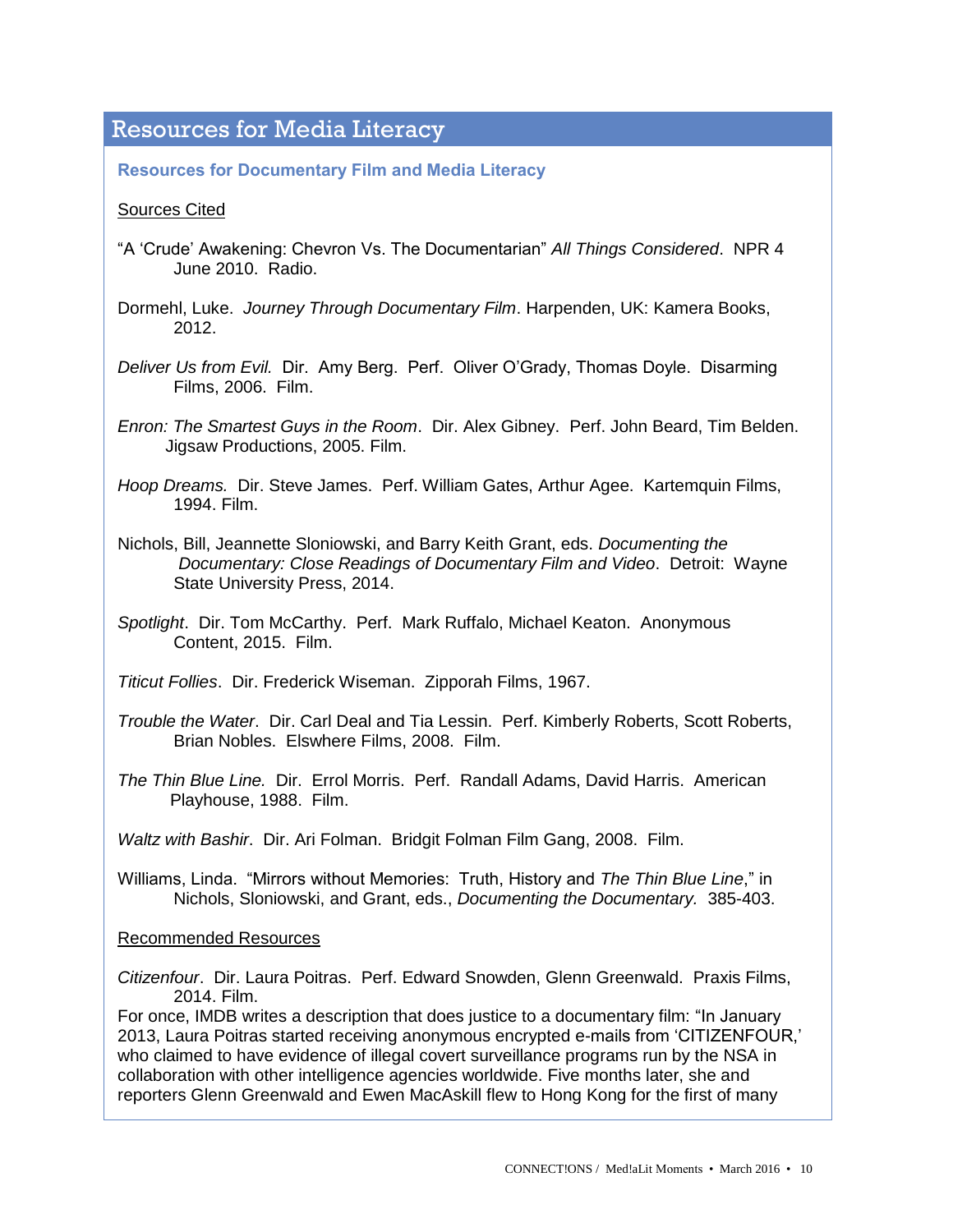meetings with the man who turned out to be Edward Snowden. She brought her camera with her. The resulting film is history unfolding before our eyes." And, we should add, the quiet intensity of this film makes it compelling viewing.

*Dangerous Documentaries: Reducing Risk When Telling Truth to Power.* 

Center for Media & Social Impact, School of Communication, American University, 2015. Patricia Aufderheide, Principal Investigator, cmsimpact.org/dangerousdocs. Thinking of filming your documentary in a conflict zone? Concerned that powerful interests might bury your film with a coordinated PR campaign? *Dangerous Documentaries*  addresses these issues and more. The first several pages offer an illuminating discussion of the differing motivations and techniques of journalists and documentary filmmakers.

#### IndieWire [\(www.indiewire.com\)](http://www.indiewire.com/)

IndieWire may chase the Hollywood scene, but it's fairly generous with its coverage of documentary film.

International Documentary Association [\(www.documentary.org\)](http://www.documentary.org/) Flagship organization devoted to documentary film.

Kasson, Elisabeth. "The Message Is the Medium: The Difference between Documentarians and Journalists." *Documentary Magazine.* Fall 2010. International Documentary Association. Web.

Mwangaguhunga, Ron. "Documentaries Are Filling the Void Left by Journalism's Crisis." Culture section, tribecafilm.com. 19 September 2013. Web.

Short but informative article on the different audience needs that contemporary documentaries are able to address.

*The Pervert's Guide to Cinema*. Dir. Sophie Fiennes. Perf. Slavoj Žižek. Amoeba Film, 2006.

While Dormehl describes the film as a psychoanalytic reading of cinema, it's just as much an exploration of the layers of ideology that can be found in film. Žižek narrates his interpretations of films (most drawn from the Hollywood canon) with a wit and style that is largely accessible, despite all the theoretical trappings.

*Super Size Me*. Dir. Morgan Spurlock. Perf. Morgan Spurlock, Daryl Isaacs. Kathbur Pictures, 2004.

Who says that a documentary should be filled with a series of talking heads delivering their opinion on the topic at hand? And why can't individual experience be used as evidence for an argument? In eating a McDonald's "diet" for 30 straight days, Spurlock was able to demonstrate just how harmful to one's health such a diet can be.

*Taxi to the Dark Side*. Dir. Alex Gibney. Perf. Alex Gibney, Brian Keith Allen, Moazzam Begg. Discovery Channel, 2007.

Gibney seems to exhibit the honesty and respect that make it possible to elicit the stories of soldiers stationed in Bagram AFB and Abu Ghraib during the occupation of Iraq, including those facing criminal charges. As a whole, the documentary makes a persuasive case that the Department of Defense intentionally created a fog of ambiguity regarding the proper conduct of interrogations and treatment of prisoners in the war on terror.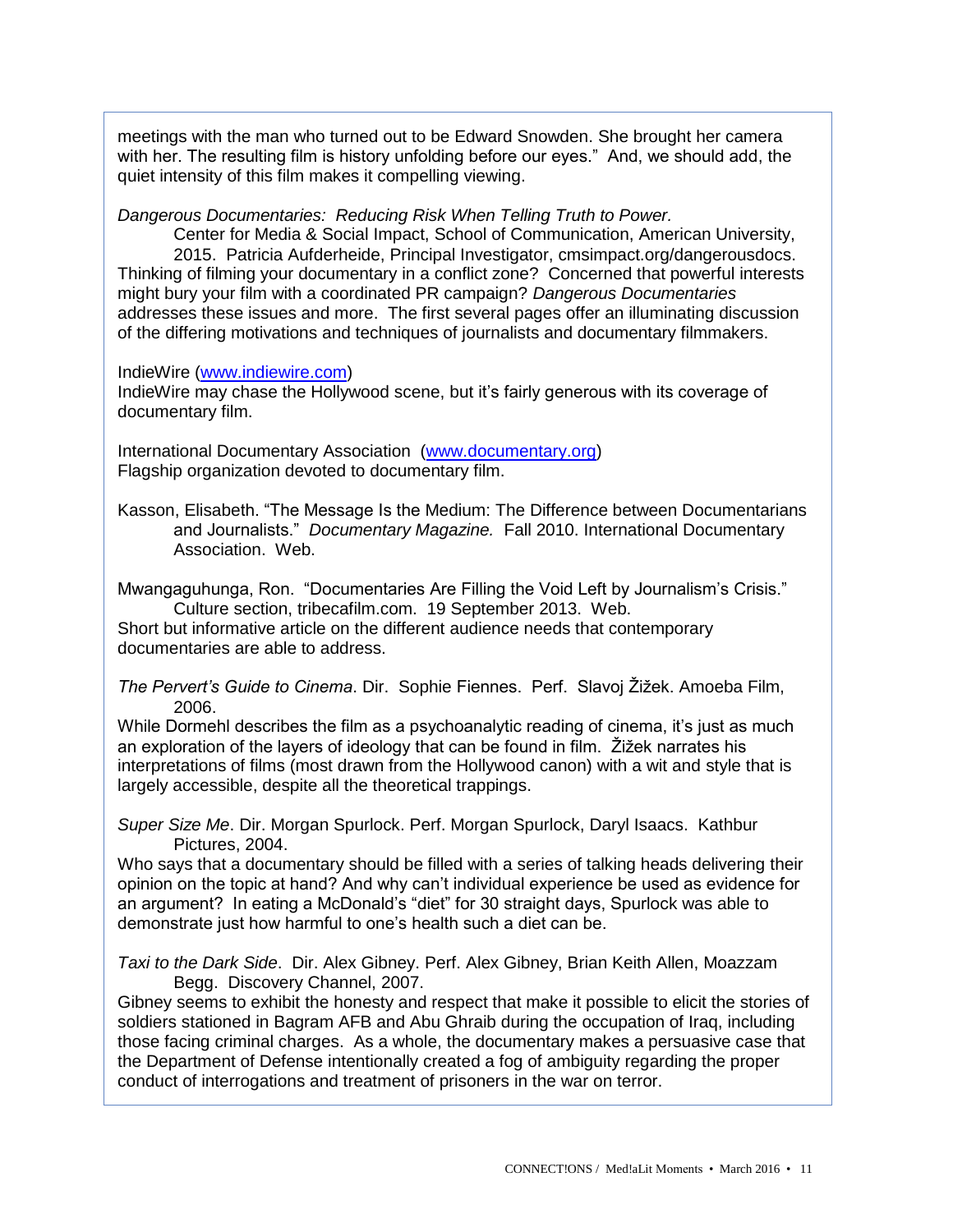# Med!aLit Moments

## **He Named Me Malala**

"He Named Me Malala" is a 2015 documentary directed by Davis Guggenheim; the story explores the life of Malala Yousafzai, who was shot by the Taliban for championing girls' education in Pakistan, and who subsequently became the youngest-ever Nobel Peace Prize Laureate.

This videoclip from the documentary is the opening of the film, and it features an animated version of the story of the Afghani folk heroine Malalai of Maiwand, for whom Malala Yousafzai's father named her. This animated opening provides a frame for the remainder of the documentary, which contains subsequent animated sections as well as interviews and recordings representing Yousafzai's life.

*Ask students why this animated story is chosen for the opening of a documentary film.*

**AHA!** Malala Yousafzai's name provides inspiration for her life and for the telling of her story.

### **Grade Level: 6-12**

**Key Question #2:** What creative techniques are used to attract my attention? **Core Concept #2:** Media messages are constructed using a creative language with its own rules.

**Key Question #4:** What values, lifestyles and points of view are represented in – or omitted from – this message?

**Core Concept #4:** Media have embedded values, lifestyles and points of view.

**Materials:** Screen, LCD projector, computer with high-speed Internet connection.

**Activity:** Use the videoclip\* (2:15 minutes long) found at [http://ow.ly/Z0nWM.](http://ow.ly/Z0nWM)

Before identifying the film that the videoclip is taken from, ask the students if the animated clip caught their attention. What did they like or dislike about the creative techniques used to tell the story? If time permits, show the clip again. Then have the students list out the values, lifestyles and points of view they identify in the clip. Be sure to have students address omissions, such as other points of view. Students may want to explore historical information about the opponents and the context surrounding the battle depicted, or typical customs regarding women at the time.

After analyzing and discussing the videoclip, provide students with the name of the documentary and ask students what their expectations may be of Malala Yousafzai, the contemporary girl whom the documentary features. What kind of girl might they expect to meet or see?

**Extended Activities***:* A complete teaching guide, "He Named Me Malala," is available free from Journeys in Film, [http://journeysinfilm.org/films/he-named-me-malala/.](http://journeysinfilm.org/films/he-named-me-malala/) Once students have had an opportunity to explore the framing of Malala's story from the standpoint of the